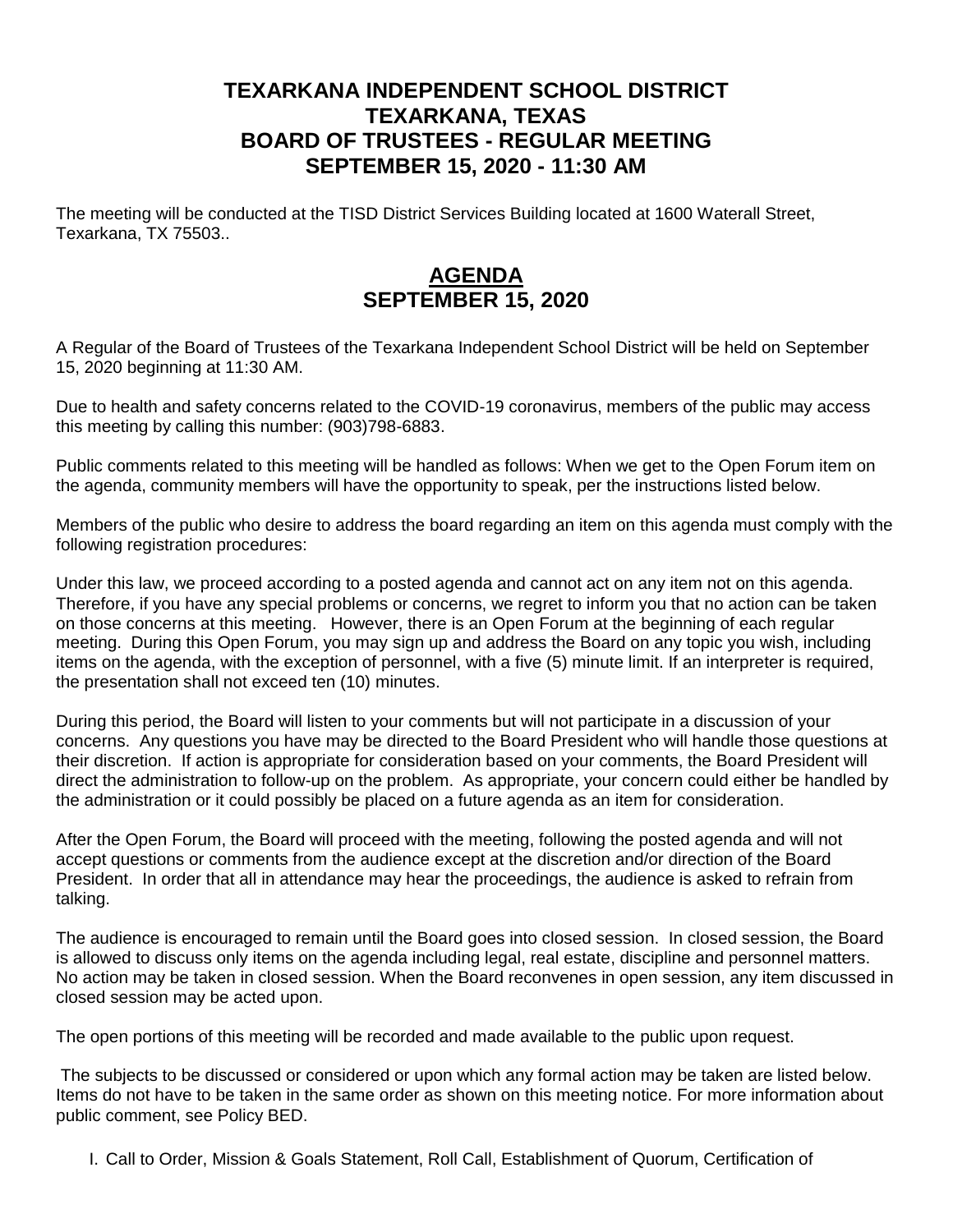**Notice** 

II. Closed Session

The open session of the meeting will adjourn. The Board of Trustees will reconvene in closed session pursuant to one or more of the following sections of the Texas Open Meetings Act (Chapter 551 of the Texas Government Code):

| § 551.071  | Private consultation with the Board's attorney                                                                                                                                                                          |
|------------|-------------------------------------------------------------------------------------------------------------------------------------------------------------------------------------------------------------------------|
| § 551.072  | Discussing or deliberating purchase, exchange, lease or value of real<br>property                                                                                                                                       |
| § 551.073  | Discussing or deliberating negotiated contract for prospective gift or<br>donation to the school district                                                                                                               |
| § 551.074  | Discussing or deliberating appointment, employment,<br>evaluation, reassignment, duties, discipline, or dismissal of a public<br>officer or employee or to hear a complaint or charge against an<br>officer or employee |
| §551.076   | Discussing or deliberating the deployment or specific occasions<br>for implementation of security personnel or devices or security audit                                                                                |
| § 551.082  | Discussing or deliberating discipline of a public school child or<br>employee complaint against another employee                                                                                                        |
| § 551.0821 | Discussing or deliberating a public school child which reveals<br>personally identifiable information                                                                                                                   |
| § 551.084  | Investigation; exclusion of witness from a hearing during examination<br>of another witness                                                                                                                             |
| § 551.086  | Discussing economic development negotiations or offer of financial<br>or other incentive to business prospects                                                                                                          |

The Board of Trustees will reconvene in open session to take any final action, decision, or vote on a matter deliberated in closed session.

- III. Reconvene to Open Session, Opening Ceremony, Prayer, Pledge of Allegiance & Public **Recognition**
- IV. Open Forum
- V. Public Hearing Accelerated Instruction Programs for High School Students
- VI. Special Reports & Superintendent's Information to Board
	- A. Legislative Report
- VII. Consent Agenda
	- A. Consideration/Approval of Minutes
		- I. August 18, 2020 Regular Board Meeting Minutes
	- B. Consideration/Approval of Personnel Items
		- I. Personnel resignations/retirement/exit agreement
		- II. Personnel elections/assignments
		- III. Consideration/Approval of Proposed Contract Recommendations: Renewals, Non-Renewals, Terminations
	- C. Consideration/Approval of Monthly Investment Report
	- D. Consideration/Approval of Proposals
		- I. Declare Items Surplus
	- E. Consideration/Approval of PIE Donations/Budget Revision Requests
	- F. Consideration/Approval of Policy Revision EIF(Local)
- VIII. Action/Discussion Items